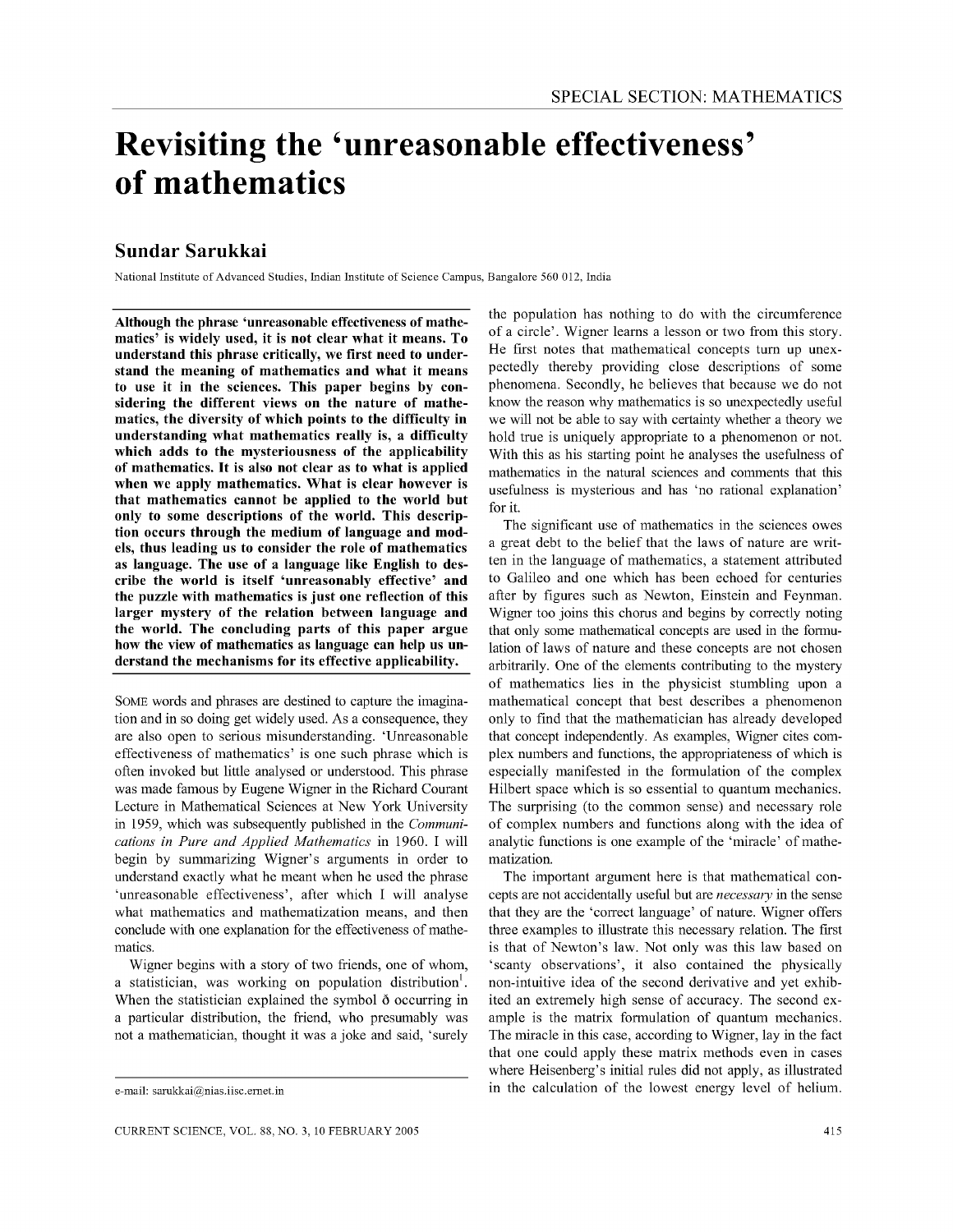The third example is that of quantum electrodynamics, particularly the theory of Lamb shift, a theory which again showed extremely high accuracy with experiment. From this, Wigner concludes that mathematical concepts, 'chosen for their manipulability', are not only appropriate but are also accurate formulation of the laws of nature. For him, these laws together with the laws of invariance are the foundation of the mathematical method in sciences. Finally, he considers the uniqueness of theories in physics and asks whether mathematics alone can help adjudicate which theories are essentially right. The problem here is that some theories which are known to be false also give 'amazingly accurate results'. The examples he gives of these 'false' theories are Bohr's early model of the atom, Ptolemy's epicycles and the free-electron theory.

Wigner concludes by saying that the 'miracle of the appropriateness of the language of mathematics for the formulation of the laws of physics is a wonderful gift which we neither understand nor deserve'. I have no comments on whether we *deserve* this 'gift' or not but as for understanding it, we can at least make an honest  $try - and this many philo$ sophers have done.

#### **But what is mathematics?**

Much of what Wigner says must perforce depend on what he means by mathematics. Wigner says little about what mathematics is but what he says is suggestive. Wigner writes, 'mathematics is the science of skillful operations with concepts and rules invented just for this purpose. The principal emphasis is on the invention of concepts'. This ability to create concepts takes the mathematician into unchartered realms to the point of being imaginatively 'reckless'. Further, there is a notion of generality, simplicity and beauty inherent in this creation.

Wigner, like many scientists, blissfully ignores some of the seminal contributions from philosophy to the understanding of mathematics. His view of mathematics, emphasizing the importance of rules and the human creative element in creating concepts and rules, runs counter to some dominant views on mathematics. Although Wigner does not explicitly push this point further, it is clear that his understanding of mathematics as being rule-driven makes the effectiveness of it a much greater mystery. Namely, how is an activity of humans, driven as it is by rules we create and with human-centred ideas such as beauty, so well matched with the natural world? Wigner was right in his characterization of mathematics even though his analysis of the question is incomplete.

It will be useful to briefly discuss the dominant views of mathematics before we consider the question of applicability. I will summarize five different views on the nature of mathematics. The divergence of these positions clearly suggests that the mysteriousness of applicability has its origins in the 'mysteriousness' of mathematics itself.

Let me first consider the realist view of mathematics. Realists about mathematics believe that mathematical entities exist independently of humans just as trees and tables do. Platonism about mathematical entities is the dominant realist tradition. Platonists believe that mathematical entities have an existence independent of human minds. These entities inhabit a special world, the Platonic world. Platonism thus believes not only in the independent existence of mathematical objects and relations but also believes that the 'reality' of that world explains the universal nature of mathematical truth. However, Platonism, although popular among mathematicians and scientists, runs into serious problems when confronted with the applicability of mathematics. In this case, the basic problem is to understand how these Platonic entities, which do not have spatial or temporal characteristics, can get in touch with our physical world, which is defined by spatio-temporal extension. In other words, how do we as humans access these Platonic objects? And how do these objects link up with our real world?

#### *Logicism*

One dominant view of mathematics relates it intrinsically to logic. Logic elucidates the structure and validity of arguments. Reduction of mathematics to logic, in particular deductive logic, meant that the complete domain of mathematical activity was a logical one. Echoing this, the influential logician and philosopher Frege argued that 'mathematics was nothing but the systematic construction of complex deductive arguments', a view which has been dubbed the logicist view of mathematics<sup>2</sup>. Russell attempted to show that all mathematical concepts could be redefined in terms of purely logical concepts. The reduction of mathematics to logic would then imply, for Russell, that all of mathematics, including its axioms and postulates, could be derived entirely from logical laws. However, as Dummett notes, there are various problems in this reduction of mathematics to logic, including Zermelo's axiom of choice and the axiom of infinity<sup>3</sup>. Moreover, there was a serious problem even with a fundamental mathematical entity, the set. If logicism is right, then a set should be a logical concept. However, it was clear that a set was not a logical concept - one reason being that there are many incompatible axiomatizations of set theory.

#### *Formalism*

Another view of mathematics, influential in its own way, is called formalism<sup>4</sup>. This school was largely associated with the German school of mathematics and most notably with the illustrious mathematician David Hilbert. The basic idea in the formalist view of mathematics is that mathematics is nothing but a set of rules and formal manipulations of mathematical symbols and terms according to these rules. For formalists there are no meanings attached to mathematical

CURRENT SCIENCE, VOL. 88, NO.3, 10 FEBRUARY 2005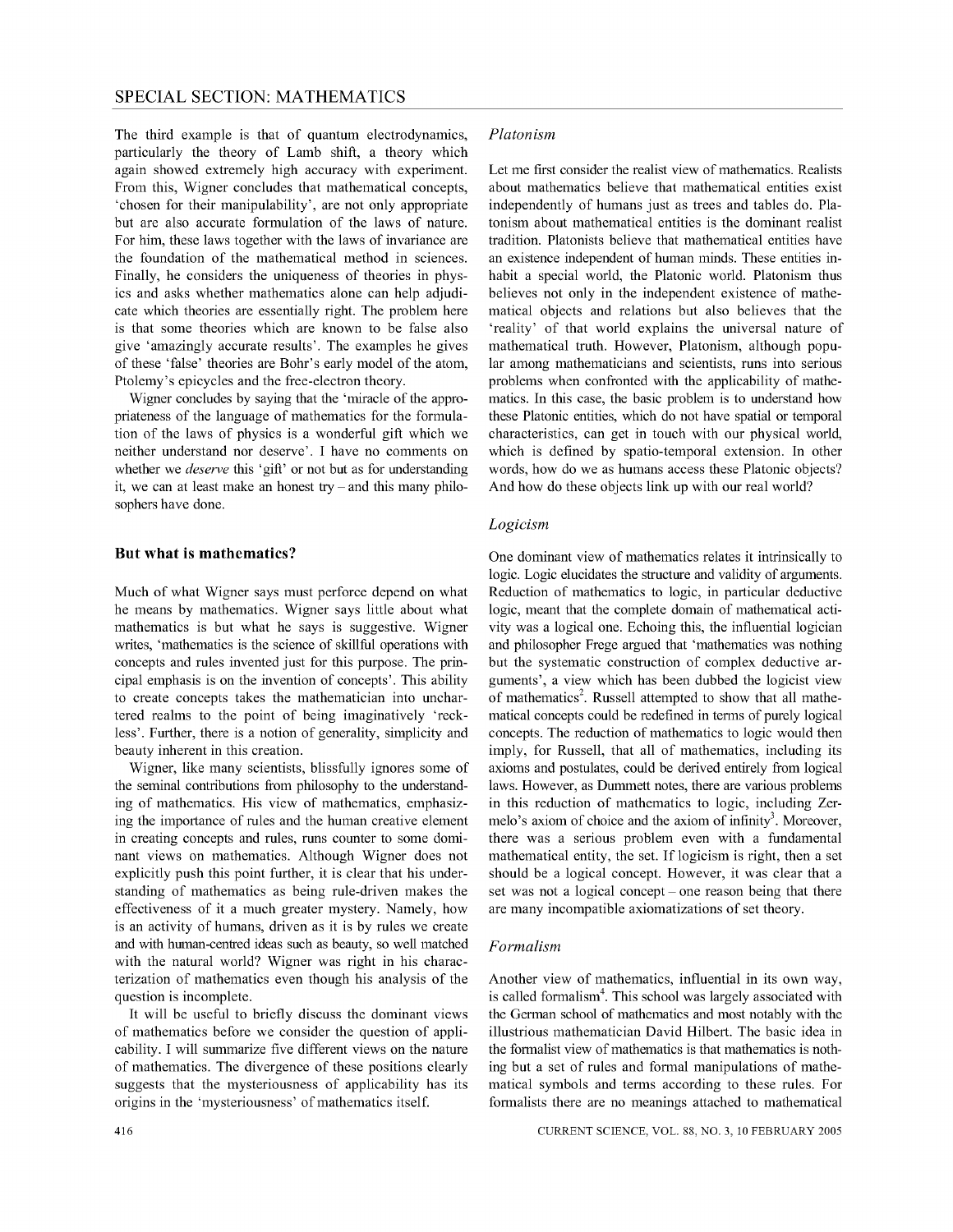objects, equations or operations over and beyond these meaningless formal manipulations, whether in proof or applications. An analogy that has often been made is that mathematics is like a chess game, which has its objects such as pawns, queen, king and so on, and rules of movement for each of these pieces. The formalist view of mathematics argues that there is no meaning to mathematics over and beyond the game which is played with these mathematical objects according to some given rules. Not only was Hilbert a strong proponent of this view but so was G. H. Hardy who believed that mathematics was just like chess. Moreover, Hardy describes even formal mathematical proof in terms of the structure of chess: 'The *axioms* correspond to the given position of the pieces; the *process of proof* to the rules for moving them; and the *demonstrable formulae* to all possible positions which can occur in the game<sup>5</sup>. The basic problem with formalism is that it seems difficult to accept mathematics as just a game; in particular its applicability to the sciences then seems totally arbitrary and forces us to ask, why is not chess applicable to the world like mathematics is? In fact, Frege believed that it is the applicability of mathematics alone that makes mathematics more than just a game. On the other hand, for Hardy, the very idea of applying mathematics was distasteful and he writes that mathematics which has practical uses is 'on the whole, rather dull' and has 'least aesthetic va 6

#### *Intuitionism*

In contrast to formalism is intuitionism<sup>7</sup>. The contrast is also illustrated in the nationalities associated with these two views. Intuitionism was predominantly influenced by the French while formalism was developed by German mathematicians. The father of intuitionism was the French mathematician Brouwer who (ironically?) drew upon the German philosopher Immanuel Kant's ideas of intuition and *a priori*  truth of mathematics. Intuitionism accepts the 'obviousness' of mathematical entities and places them on par with objects such as chairs and tables. It is in this sense that Godel says that we can perceive mathematical objects like sets in a manner similar to our perception of objects in our world. Godel suggests that 'we do have something like a perception of the objects of set theory, as is seen from the fact that the axioms force themselves upon us as being true'<sup>8</sup>. This is an intriguing way of understanding perception; namely, perception of something is not the reason for it being true but recognizing the truth of something actually suggests its perceptability. However, mathematical intuitionism seems counter-intuitive, at least with regard to our common understanding of perception. The intuitionists find the idea of infinity problematic and Brouwer argues that the formalists' approach to infinity and transfinite set theory is 'meaningless' since these are beyond the limits of mathematical intuitions. For the intuitionists, mathematics is something to be created and not discovered, and the role of a creator is best exhibited when the mathematician has to exhibit proof for all existential mathematical assertions.

CURRENT SCIENCE, VOL. 88, NO.3, 10 FEBRUARY 2005

#### *Mathematics as language*

Finally, let me consider the view that mathematics is a product of human imagination, is grounded in our experience with the world and functions like a language. First is the obvious fact that mathematics is a product of humans and is created through our interaction with the world. This implies that the world catalyses mathematical ideas, including the kinds of mathematical entities such as numbers, sets, functions and so on. For example, the mathematical principle of linearity illustrates the physical principle of superposition<sup>9</sup>. If we think of mathematics as beginning with numbers along with some operations like addition we can find an immediate link between human experience (including the activity of counting and aggregating), the structure of the world around us and mathematics. While this does not mean that every mathematical entity or operation is somehow connected to our activity in this world it suggests that the distance between mathematics and our world is not that far removed in the first place. And this relation between the world, humans and mathematics can be analysed in different ways. Steiner argues that anthropocentrism pervades applied mathematics<sup>10</sup>. Rotman argues that mathematics is not divorced from the world and mathematical concepts and objects arise first from the world<sup>11</sup>. Sarukkai has shown how various discursive strategies actually help to create mathematics as we know it now<sup>12</sup>. This view of mathematics offers a canonical answer to the puzzle of unreasonable effectiveness of mathematics. Part of the puzzle lies in the mysteriousness of the relation between two different kinds of worlds - the physical and the mathematical. But if we question the proposition that these are different worlds and argue that mathematics actually 'arises' from the world then the unnatural connection is no longer there, thereby diluting the puzzle as far as this relation is concerned. I will discuss this view of mathematics in much more detail towards the end.

So we find that there is no simple answer to what mathematics really is. This ambiguity about the scope and depth of mathematics gets transferred to the question of applicability. The mysteriousness that is enshrined in the phrase 'unreasonable effectiveness' of mathematics reflects as much a confusion about the mysteriousness of what mathematics is as much as its applicability. Moreover, there are many different types of applicability and different meanings to applicability. I will briefly discuss this issue in a later section.

### **Mathematization in modern science: lessons from the early days**

How exactly did mathematization of the sciences begin? Historians trace the origin of the modem sensibility of mathematization from Galileo onwards although he was not the first person to use mathematics to describe the world. The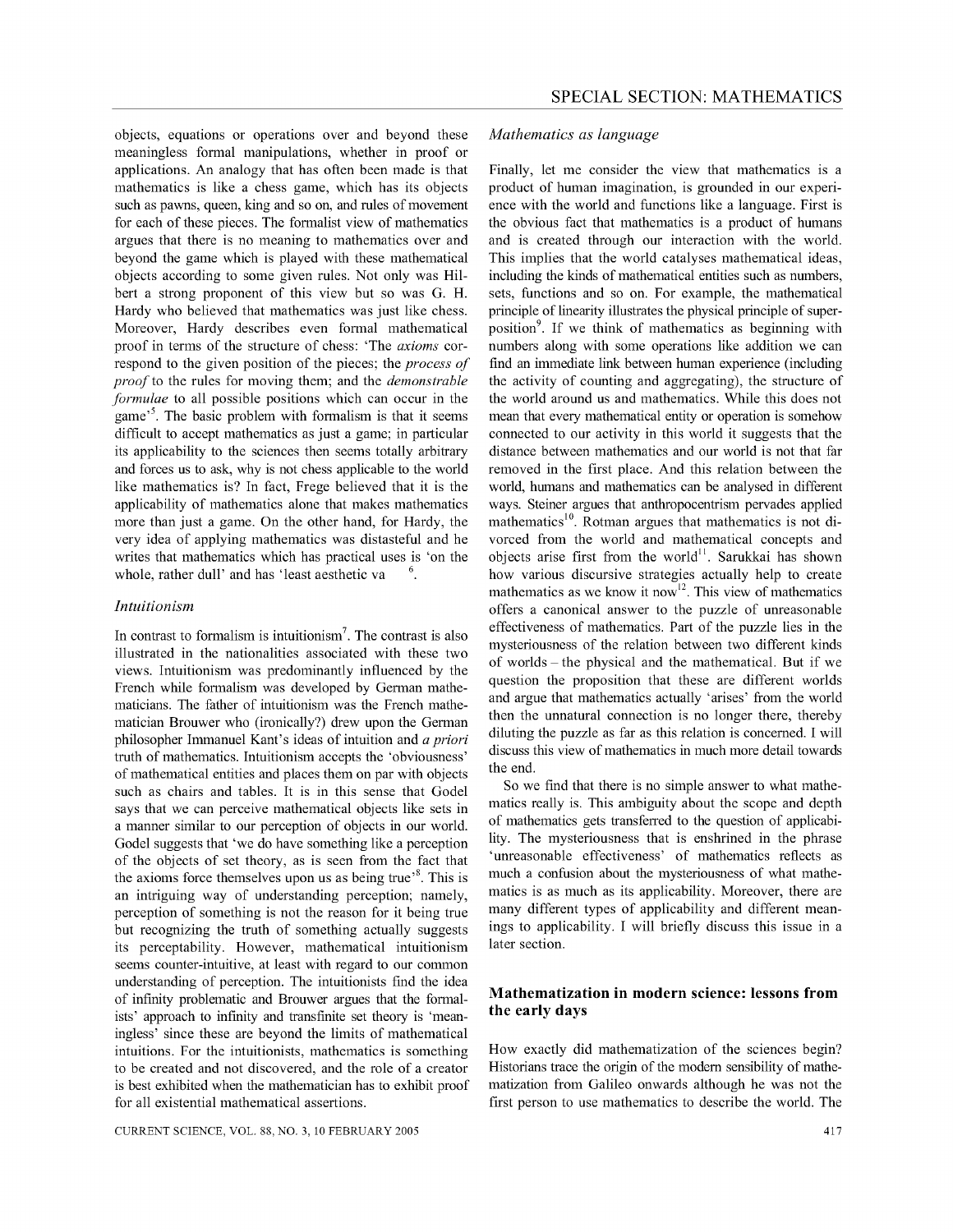Greeks placed mathematics on the highest pedestal; as is well known, the golden section was one of the most privileged concepts in Greek art, architecture, ethics and science. Indian astronomy made extensive use of mathematics, as did Ptolemy. But what was special to Galileo was that he combined mathematics with experimentation, thereby justifying his being called the father of modem science.

Although Galileo radically changed some fundamental presuppositions, his effort nevertheless was built on work by others. For example, there were mathematical-philosophers predating Galileo who, among other things, had analysed the idea of motion in great detail. What Galileo did was to relook at the phenomenon of motion in order to describe it as faithfully as possible with the help of mathematics, corresponding to his belief that physical events were *describable* correctly by mathematics. Again what differentiated Galileo from other natural philosophers who used mathematics was his insistence that experiments were necessary to test and verify the mathematical description. This 'harmony between the world of experience and the mathematical form of knowledge, to be attained through experiment and critical observation'<sup>13</sup> was the unique contribution of Galileo.

Let me analyse one particular component of Galileo's method to illustrate why the method of mathematization seems to work so effectively. Galileo's mathematics was not calculus but number sequences. He discovered by his experiment on motion that the distance of free fall of an object is proportional to the square of the interval of time. How does mathematics manifest itself in this case? Let us assume that we have the necessary apparatus to do this experiment. We drop a ball and find the distance it travels after one second, two seconds, three seconds and so on. Just by noting the distance travelled, we can see a pattern, which is that the distance fallen is in multiples of 4, 9 and so on. Without needing to know any physical laws or calculus we can conjecture that distance varies as the square of the  $distance^{14}$ .

The basic point is this: a pattern about free fall motion is discernible by a particular kind of observation that measures some parameter, in this case distance. Neither the act of measurement nor the use of numbers constitutes mathematization of this problem. But what they do is to illustrate a pattern about motion which is not otherwise discernable. That the distance varies as time squared is of profound importance - this observation plays an important role in helping Newton postulate the gravitational force law as an inverse square law.

Suppose somebody claimed that we could as well have described the fall of the object in English instead of mathematics. So when asked to describe this free fall, this person could say that the object falls fast, faster and ... Note that in using English we do not have the capacity to specify the relation between fast and faster. Mathematics, as a language, has this capacity to tell us something about relations. It can tell us that the distance fallen after two seconds is

not only greater than the distance fallen after one second but that the distance is four times more. So the use of numbers gives us more information about the distances compared to the use of phrases such as 'greater than' .

But this still does not explain the mystery of mathematization. Suppose we had numbers but did not have multiplication or the concept of proportion. Then we can conceivably give values for distance fallen but we will find no proportional relation between them. Sayan object falls 16 ft after the first second and 64 ft after the second second. Let us suppose (however improbable it may seem!) that our mathematics has no concept of multiplication and division but only addition. Then looking at these numbers we cannot find the law that distance varies as time squared. So just having numbers is not enough but we also need an appropriate set of operations. The question therefore is: if we discover new operations and new kinds of numbers would we be able to have a 'better' description of nature? But how do we know what operations are needed? Can nature tell us that? Or does mathematics first offer us this? Also, note that there are already prior physical concepts in use even in this simple problem. Even in a simple mathematical description there are many physical concepts which makes possible the mathematization. For example, before Newton's law can be written down in a mathematical form the physical ideas of force, mass and acceleration need to be present. Describing acceleration as a second-derivative comes after the physical intuition of acceleration as a 'property' of the moving object. Thus, the miracle is not in the use of second derivative as Wigner has it but in the discovery of acceleration as an essential physical concept. Even in the case of Newton's equations, Newton himself notes in his *Principia* that Galileo had known the first two laws of motion this without the use of the second derivative!

Descartes, one of the most influential mathematicians and philosophers of all time, believed that physics is a branch of mathematics as well exemplified by his statement that 'no other principles are required in physics than are used in Geometry or Abstract Mathematics, nor should any be desired, for all natural phenomena are explained by them<sup>15</sup>. However, his view on mass is an instructive example about the pitfalls of ignoring the differences in the ideas of the physical and the mathematical. Consider two ways of characterizing mass: mass as extensional and as point-like. In one sense, mass as extensional reflects a brute facticity whereas mass as point-like seems to be counter-intuitive to the common sense. Descartes, for all his belief that physics is a branch of mathematics, conceptualized mass as being extensional. Newton, on the other hand, believed that the essence of mass was to be point-like, a move which allowed him to formulate his physics. Although Descartes had formulated the principle of inertia which was 'formally equivalent' to that of Newton, he did not discover Newtonian physics partly because of his belief in the essence of matter as being extensional. Descartes' belief that physics was a branch of mathematics came in the way of his acknowledging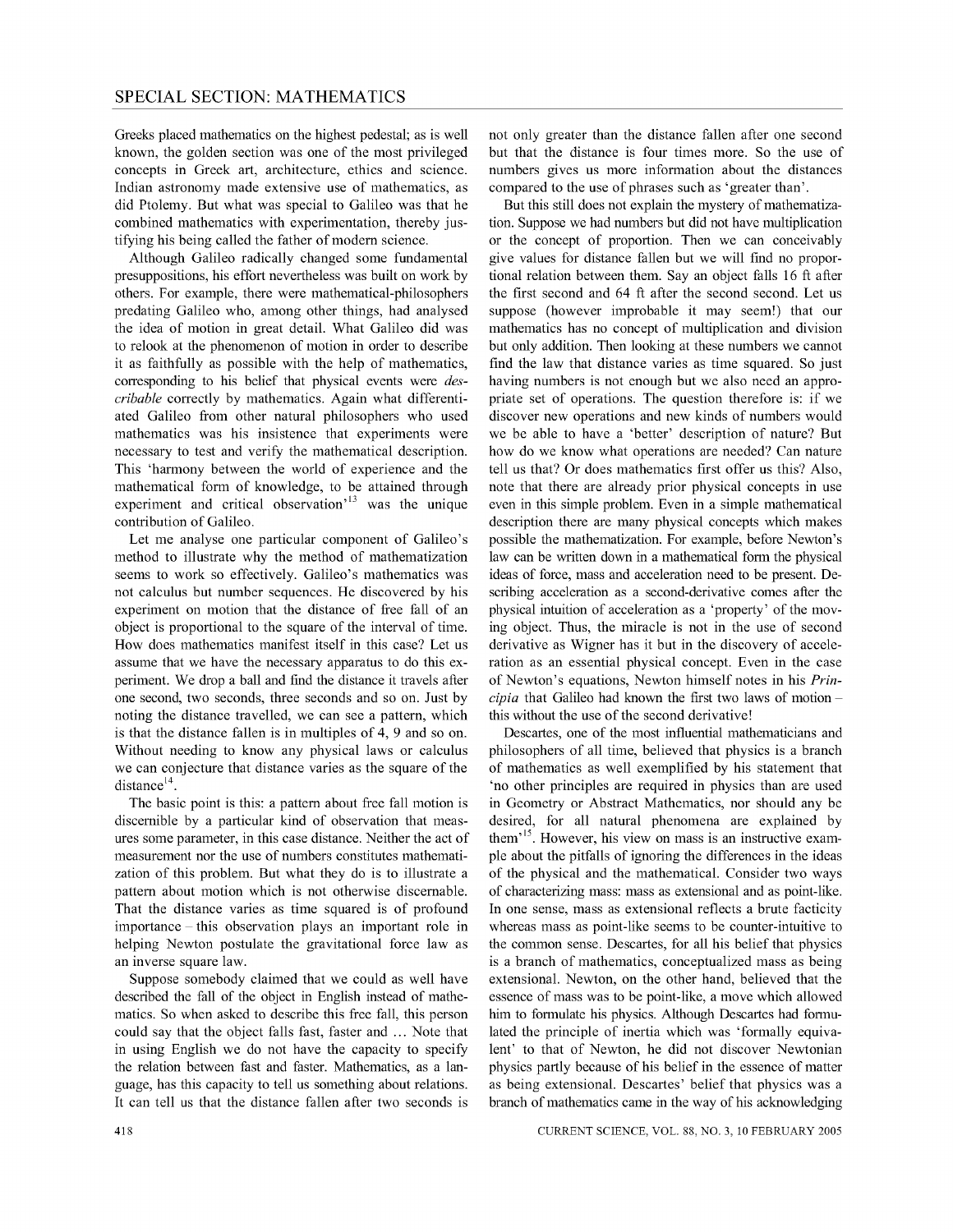the importance of experiments in physics. Although he had formulated his rule of inertial motion and set of rules of impact, they were incorrect because he did not consider the vector nature of momentum. Cohen notes that Descartes could have easily discovered his mistake by simple experiments<sup>16</sup>.

As a final example, I will briefly consider a seminal contribution of Newton to the process of mathematization. This particular method of mathematization which he initiated continues to influence the way mathematics is used in modem science. Cohen isolates one aspect of Newton's use of mathematics, what he calls 'Newton style', as illustrated in Newton's derivation of Kepler's law. First, Newton considers a purely mathematical system, nothing to do with how the world is but dictated by the concerns of pure mathematics. Here a 'single mass-point moves about a centre of force<sup>,17</sup>. Mathematically, if the centre of force is stationary and if the force is always directed towards the centre then Kepler's law of areas can be derived. This is a mathematical problem and treated as such. From this model he goes on to derive the other laws of Kepler, under appropriate conditions. After doing this, Newton compares this imaginary world with the real one. This immediately necessitates him to deal with two-particle motion since the centre of force is also a massive object. Then he develops the mathematics of this system. Next, when he compares his model with the real world, he finds that he has to take into account a much more complex world which has more than two bodies in the solar system. This dynamic interplay between mathematical ideas and comparison with the physical world made Newton realize that laws are absolutely correct only as mathematical laws but in physics they are only approximations (what he called 'hypothes

of mathematization is a continuation of this method (that is, the creation of ideal models) along with the concomitant realization of the important role of the notion of approximation $18$ .

#### **What exactly is being mathematized and applied?**

Let us begin with a catalogue of the furniture of mathematics – there are objects such as numbers, sets, functions and matrices; operators such as the ones used in arithmetic and calculus; rules of operation which make possible calculation; the equality sign (and associated with it appropriate inequalities) and a host of concepts such as continuous, analytical, differentiable and so on. So the first point to note is that applying mathematics could mean applying any or all of the above elements that belong to mathematics.

What is mathematics being applied *to?* Even in the simple example of applying a number we notice an interesting facet of application. For example, let us say that we first start with a statement (in English): 'there are some apples on the table', then apply the concept of number to this and get, say, the statement 'there are ten apples on the table'. This is a proto application of mathematics. But what is

getting applied to what? Here, the idea of a number is being 'applied' to a sentence in English. The concept of number is not being applied to the real apples in the world but to a particular description of the world which is first expressed in English with the help of the word 'some'. The lesson from this simple example is one that is central to the process of mathematization: mathematics is first and foremost applied not to phenomena in themselves but to descriptions of phenomena. The two common modes of describing phenomena are through language and through idealized models (it can be argued that models themselves are one kind of linguistic description). Here I would like to focus attention on language and in particular to considering the possibility that the first defining characteristic of mathematical application is not the application of mathematics to the world as such but to other language(s). One way of understanding this is as follows: models and languages mediate between mathematics and the physical world.

Consider the example given by Wigner. Wigner was surprised that a second-derivative, which stands for acceleration, was integral to the mathematical formulation yet had no common-sensical correlate. But did Newton really write his equation this way? It is well known that in *Principia*  Newton states his law as follows: 'The change of motion is proportional to the motive force impressed; and is made in the direction of the right line in which that force is impressed<sup>, 19</sup>. What exactly has been mathematized in this case? Where is the mathematics in Newton's law expressed in the modem form which says force is equal to mass times acceleration? In writing force as F, there has really been no mathematics done. In the usual form of the equation F = rna, we only have a *symbolic shorthand* for a longer sentence and this simple strategy is an important element of mathematization. Moreover, force, mass and acceleration are *not* 'mathematical' concepts. They are physical ideas and the genius of Newton lay in formulating the *appropriate* physical concepts first. (For Galileo, appropriate for science implies that they can be measured.) The mystery for Wigner would lie in the fact that the physical idea of acceleration can actually be correctly described by a second derivative.

Mathematics is therefore applied not to the world but to language and this application can even be at the level of creating appropriate symbolizations. It may also be argued that mathematization is actually an application of mathematics to (idealized) models. In the case of planetary motion, for example, one applies mathematics to idealized pictures and models of the planets. The use of mathematics in order to create new descriptions of pictures and models is also closely related to the mechanism of applying mathematics to language. In the next section I will discuss a little more about this particular process of application of mathematics.

Finally, the common belief that there is a miraculous correspondence between mathematical entities and physical concepts might suggest that recognition of this correspondence is instantaneous. But this is hardly the case.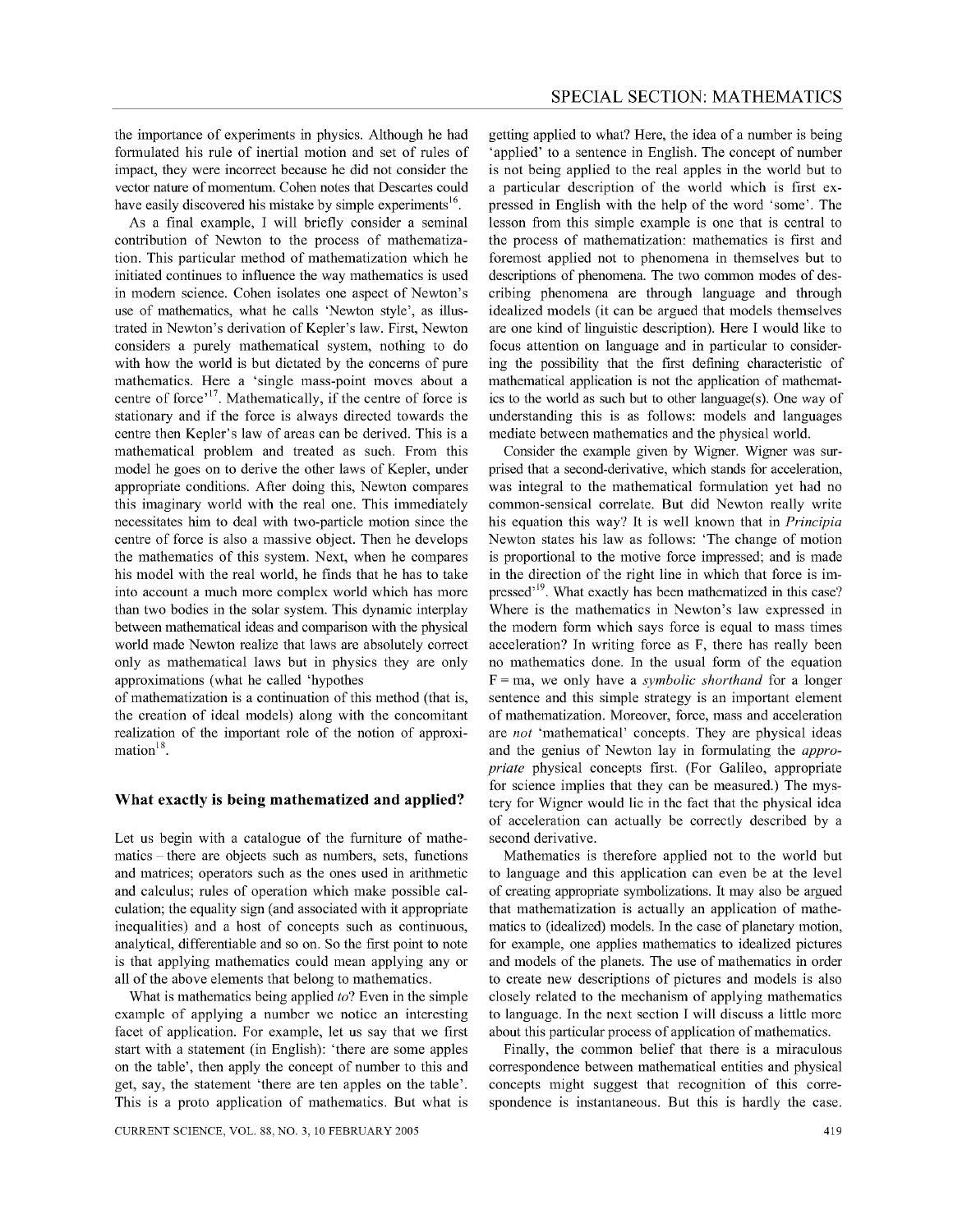Physical concepts like mass or force get refined over centuries. During this process, they come to be associated with various physical and mathematical meanings till they settle down to some stable mode of description. The real mystery might occur when mathematics itself begins to supply physical concepts<sup>20</sup>.

The problem is compounded when we consider the following: the space of mathematics is much larger than that which is applied or perhaps even applicable. There is a surplus of mathematics and only a part of it finds use in the sciences. And more problematically, the same mathematics can be used to model and describe worlds which are not only very different but also contradictory to our world. That is, as far as the truths of our world are concemed, mathematics is quite indifferent to them. And if we believe that science correctly describes our world then this indifference of mathematics to the 'truths' of our world is a potential embarrassment for science if we want to claim that mathematics is essential to it.

#### **Explaining the obvious: the unreasonable effectiveness of language<sup>21</sup>**

Here is one possible way of analysing the usefulness of mathematics in the sciences. First, mathematics constitutes a particular kind of description of the world. Description is an activity of language. Languages describe the world around us. Different languages offer descriptions that are unique to that language. The unique elements of a language include the kinds of concepts the language possesses, its grammatical structure and its larger vocabulary and meaning. A same phenomenon can in principle be described in different ways by using different languages.

The capacity of language to 'correctly' describe our world is already mysterious. The problem is simple. Assume that the world is given to us. The world, distinct from language, is nothing but a collection of objects and events. Language arises in learning to talk about the objects and events of the world. Language not only seems to give us a 'proper' description of the world but also allows us to negotiate and intervene with the world in various ways. For simplicity, in what follows let me consider English as an example of a language. Describing the world with the help of English seems to capture some important facets of the world. Consider this simple example. Say we are seeing two objects in front of us and we describe our perception by saying 'one object is to the left of the other'. The capacity of English to create a word called 'left', which describes not an object in itself but a relation, is itself surprising but what is more amazing is that the linguistic statement 'one object is to the left of the other' seems to correctly match with our perception. But we somehow seem to take it for granted that there is no mysteriousness in the capacity of English to describe the world. We do not think that the use of English suggests an 'unreasonable effectiveness' just as the use of

mathematics does. What could possibly be the reason for this lack of surprise at the role of language?

One possible reason is this: a natural language like English seems to largely arise out of our interaction with the world. The word 'tree' denotes an object tree – suggesting that we create a word in our language to say something about an object that we already have in front of us. We can name by pointing to things and children often learn the association of a word to thing through the act of pointing. In this nai: ve sense, words in a language seem to be derivative to the real world around us and arise in response to the given world. Objects and events surround us and we use language to talk about them leading us to the commonly held view that the world comes first and language follows the dictates of the world. This in a way reduces the mysteriousness in the act of using language to talk about the world, because it is *expected* that a natural language like English, since it arises from the wellspring of the world, should well describe the world.

And this is exactly where mathematics is seen to differ from English. Mathematical objects are not seen as those that belong to the natural world. Many mathematicians and scientists in fact believe quite the opposite  $-$  namely, mathematical entities belong to a Platonic world. However, mathematics functions in a way similar to natural language in the sense that the mathematical language is also a language, one which describes the mathematical world. For example, it gives names (such as 'sets') to mathematical objects (namely, sets), presumably existing in the world of mathematics. Therefore, the surprise is all the more exaggerated when it is found that mathematical objects, which presumably exist independently of our physical world, are very apt in describing our physical world. The surprise arises in finding that mathematics is doing a work which it supposedly should not be doing. And ironically, it seems to be doing it 'better' than natural language. In what sense is it doing a better job?

That mathematics does a better job than natural languages is perhaps most forcefully explained by the predictive success of the sciences based on mathematics. It is the predictive success of the sciences, based on mathematics, which gives the most important validation of mathematics. The mysteriousness of the effectiveness of mathematics is enhanced when a scientist stumbles upon a mathematical term which is then found to be the best fit to a particular physical description, like in the case of groups and symmetry or gauge theory and fibre bundles. Echoing this sentiment, Weinberg says that it is 'positively spooky how the physicist finds the mathematician has been there before him or her $^{22}$ .

However, both these descriptions of the character of English and mathematics are only partly right. English, although arising from a response to our natural world, also has the capacity to generate words which stand for physically non-existent objects. Abstract nouns, for example, refer to an abstract entity. Even the very act of having a word 'num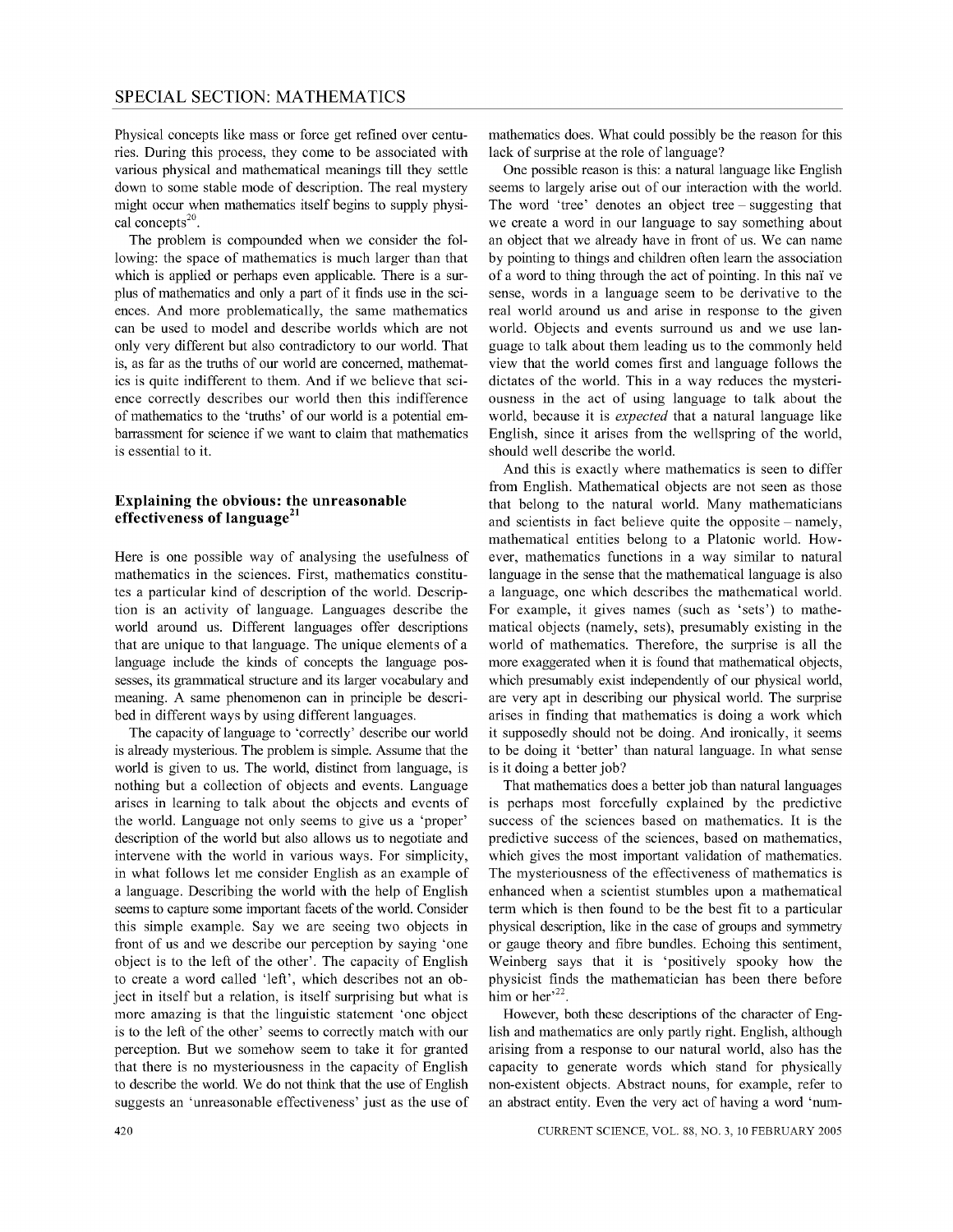ber', referring to a mathematical entity number, shows the capacity of natural language to refer to things which are beyond our physical world. Further, English generates a large amount of words which have nothing to do with physical objects. And the flip side of this is also that mathematics is not to be understood as being totally concerned with a Platonic world. So, both English and mathematics share some important, common features of languages, including the capacity to use both of them in different kinds of predictions. Mathematical description seems to be far more suited to certain types of description, typically quantitative, whereas a description in English may have superior qualitative expressions.

There are also some important differences between mathematics and English that we need to note<sup>23</sup>. In the context of applicability, I believe that the most important distinction which we need to focus upon is the observation that mathematics is not 'one' language like English. It is actually a collection of sub-languages each of which has some common links. Geometry, algebra, topology, etc. are sublanguages of a larger entity called mathematics. These are sub-languages in the sense that they function like a separate language in terms of the concepts they possess, the methodologies they use, their aesthetics and so on, yet share a common world with each other. Each discipline of mathematics is actually like a sub-language and in talking about mathematics as a language, as something homogenous, we overlook this important diversity and difference of its many sub-languages.

This diverse character of mathematics is very important and actually offers an explanation of why mathematics is so unreasonably effective. The different sub-languages that constitute mathematics make the descriptive enterprise of mathematics very interesting. Languages, when they are used to describe, explain, define, argue and so on, have specific narrative structures. Languages create narratives. A description is one kind of narration. The nature and the effectiveness of the description depend on the narrative structure of a language. In mathematics, the narrative structure is composed of the different elements of its different sub-languages, thereby expanding the scope of its narrative capability. Therefore, description in mathematics consists of much larger and more complex narratives than description restricted to only English. Let me give a simple illustration of how this is done<sup>24</sup>.

Consider light reflecting from a mirror. How can we invoke mathematics here? What kinds of descriptions can we develop about this event with the use of mathematics? First, as is commonly done, we can give a pictorial representation of this process. The mirror is represented by a straight line and the incoming ray and the outgoing ray by two straight lines. Drawing the normal, we have the angle between the rays and the normal. This pictorial representation is very useful for science in that it allows us to do what we want with an idealized system. Mathematics comes into play on this idealized picture when we 'name' angles and use properties of terms such as momentum. So from a picture of the process we move into geometry (a sublanguage of mathematics) of the system. This allows us to define and describe components of the momenta, forces and so on. At this stage we begin to do geometry  $-$  in the particular case of the reflection of light we do geometry on a plane. The results of these calculations will depend on some results that belong to the domain of this geometry and not the domain of the real phenomenon.

So typically this is what happens in the process of mathematization. The event in the world is first represented pictorially, for example, which can then be expressed in another sub-language, say geometry, and then in algebra and so on. Each one of these steps takes the real world event into different narrative domains. For example, light bouncing off a mirror has no velocity component in the real world but a mathematical description talks as if the components of momentum are real. So the shift into pictures and other sub-languages succeeds in adding new descriptions of the original event. It is important to note that these descriptions are unique to the different sub-languages. Description in the pictorial form is very different when compared to the ones derived from the geometrical narrative, which is itself very different from the one derived from using algebra. For example, once we enter the descriptive space of algebra we have a new vocabulary that is available to us to describe the process: continuity, rate of change, equations of motion and so on. This vocabulary, which was not present in the earlier sub-languages of pictorial representation or geometry, succeeds in expanding the narrative possibilities of this process. In the realm of algebra, the vocabulary allows us to talk of motion in higher dimensions, the possibility of transformations of co-ordinates, even the physically non-intuitive idea of transforming momenta into co-ordinates and so on. The important sub-language of calculus along with algebra allows us to develop extremely rich narratives about a simple process such as a ray of light bouncing off a mirror.

Thus, we see that the process of mathematization using the many sub-languages of mathematics enlarges the possible descriptions one can have of a process. There are literally no conceivable limits to what sub-languages we can use for this description. If, for example, someone finds the vocabulary and grammar of topology useful in the description of a bouncing ball then it becomes part of the larger mathematical description of this process.

So, first and foremost, using mathematics to describe the physical world is a means of finding ways to create multiple descriptions of a physical object or event. We can see that a language like English will only create limited narratives about a phenomenon because it does not have the rich sub-languages that mathematics has. When we use mathematics as a language to describe a process we first of all create a rich storehouse of possible narratives. What among them will fit the world is an issue that mathematics is unconcerned about. The job of mathematics in sciences is essentially to proliferate narratives and the more number of narrative descriptions are possible the better *probability*  that there will be a fit somewhere, sometime.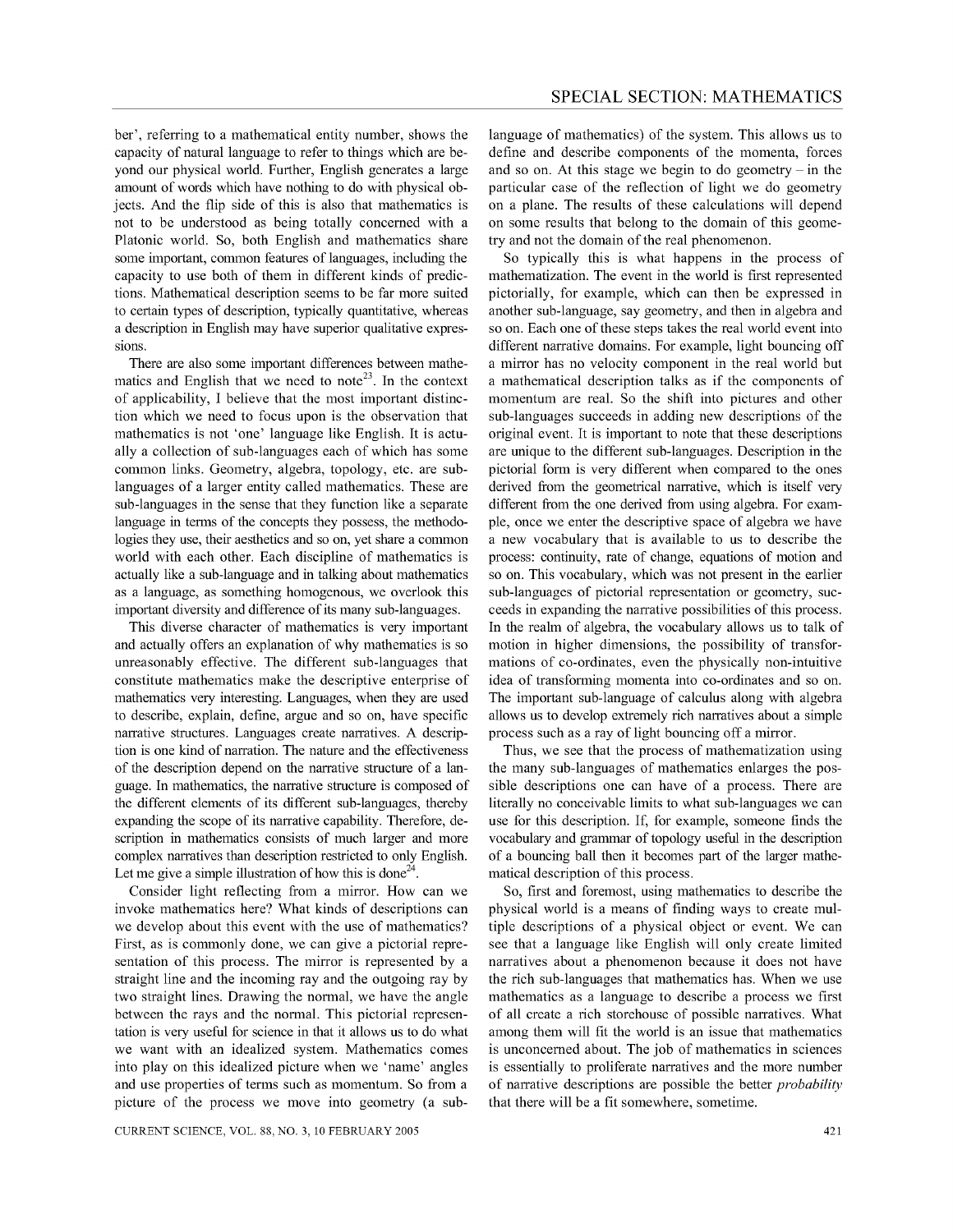### **Compounding the problem - the pictorial role of mathematics**

A great deal of creative mathematics, both pure and applied, depends on analogy. I want to illustrate a few cases of analogies that have to do with formal patterns of the mathematical symbols. It is remarkable that mimicking the patterns of written mathematical terms yields profound new ideas in physics. The history of mathematics and science is replete with this strategy. The following elementary example is primarily to illustrate a seemingly arbitrary method used in mathematization. A detailed analysis of the role of form in mathematical discourse is extremely illuminating but here I will only briefly touch upon this issue $^{25}$ .

The basic strategy is this: by looking at the way in which mathematical expressions are written and arise in the course of calculation we are able to identify some new information. A simple example is that of a term which looks like *l/2ab<sup>2</sup> .* When we see such an expression in the context of some calculation it seems natural to identify *a* with a mass term and *b* with a velocity term since this expression *looks*  like a kinetic energy term. Identifying and discovering such terms can be very important steps in theoretical research in science. Consider the following example from Landau and Lifshitz's *Mechanics.* Consider two particles with masses  $m_1$ ,  $m_2$  and velocities  $v_1$  and  $v_2$  in an interactive potential field. The total kinetic energy of the system is the sum of the kinetic energies of the two particles. In this system, we can rewrite the total kinetic energy as one term which looks like *l/2ab<sup>2</sup> .* Now, looking at this we interpret *a* as the mass term (the reduced mass) and *b* as the velocity term. Further, the authors claim that because the expression of two-particle kinetic energy terms reduces to that of one kinetic energy term the two-particle motion is *equivalent* to the motion of one particle<sup>26</sup>.

This strategy of 'discovering' mass is one that is practiced right across the many disciplines of science. In physics, it is extensively used in areas ranging from classical physics to particle physics. In fact, the identification of mass terms in quantum field theory follows similar 'pattern recognition' of symbolic terms. The importance of mathematical form should not be underestimated. Mathematical form is not about doing mathematics alone; it is also about writing mathematics in some specific ways, the underlying belief being that physical terms are expressed by unique mathematical forms. Thus, classical kinetic energy will be of the form  $1/2mv^2$  or in terms of momentum as  $p^2/2m$ . When we move from classical to quantum physics, the identification of 'kinetic energy' continues to be  $p^2/2m$  at the formal level although the physical meaning of kinetic energy for a wave is very different from that of a particle. In quantum theory, we replace *p* by an operator but the form of the term remains the same, as seen in the Schrödinger's equation.

Interestingly, Steiner points out that there is another formal analogy in the Schrodinger equation, which is that this *formally* identical to the equation for a *mono-*

*chromatic* light wave in a *nonhomogeneous* medium<sup>,27</sup>. Similarly, the various meanings ascribed to the mass term in classical, electromagnetic, relativistic and quantum mechanical theories were significantly dependent on formal symbolic identification<sup>28</sup>. There are innumerable examples of the importance of symbolic manipulation based on formal similarity. In fact, I would go to the extent of saying that the effectiveness of mathematization significantly depends on the power of symbols to act like *pictures* of ideas, concepts and events. The role of mathematics in the sciences seems to be essentially dependent on the possibility of using mathematical symbols as 'pictures'. For example, we could look upon  $1/2ab^2$  as the 'picture' of kinetic energy. So even in contexts that are very different we can still recognize that picture and identify it with the kinetic energy of that object or system. Similarly, the generation of 'alphabets' in mathematics is itself a very creative process and these alphabets many times visually suggest the kinds of things that can be done with them<sup>29</sup>.

The above discussion indicates the complexity involved in the process of mathematization of the world. The great challenge to science will lie not only in the creation of new mathematics but also in the possibility of creating new modes of expressions and new languages in the unending scientific search for mapping the universe.

#### **Notes and references**

- 1. Wigner, E. P., The unreasonable effectiveness of mathematics in the natural sciences. *Commun. Pure Appl. Math.,* 1960, 13.
- 2. For example, see *Philosophy of Mathematics* (ed. Jacquette, D.), Blackwell, Oxford, 2002.
- 3. Dummett, M., What is mathematics about? In *Philosophy of Mathematics: An Anthology* (ed. Jacquette, D.), Blackwell, Oxford, 2002, pp. 19-29.
- 4. See Brouwer, L. E. J., Intuitionism and formalism. In *Philosophy of Mathematics: An Anthology* (ed. Jacquette, D.), Blackwell, Oxford, 2002, pp. 269-276.
- 5. Hardy, G. H., Mathematical proof. In *Philosophy of Mathematics: An Anthology* (ed. Jacquette, D.), Blackwell, Oxford, 2002, p. 180.
- 6. Kanigel, R., *The Man Who Knew Infinity,* Scribners, London, 1991, p. 147.
- 7. See Brouwer, L. E. J., Intuitionism and formalism. In *Philosophy of Mathematics: An Anthology* (ed. Jacquette, D.), Blackwell, Oxford, 2002, pp. 269-276.
- 8. Quoted in Parsons, C., Mathematical intuition. In *Philosophy of Mathematics: An Anthology* (ed. Jacquette, D.), Blackwell, Oxford, 2002, p. 277.
- 9. Steiner, M., *The Applicability of Mathematics as a Philosophical Problem,* Harvard University Press, Cambridge, 1998, p. 30.
- 10. Steiner, M., *The Applicability of Mathematics as a Philosophical Problem,* Harvard University Press, Cambridge, 1998.
- I!. Rotman, B., *Ad Infinitum: The Ghost in Turing's Machine,* Stanford University Press, Stanford, 1993.
- 12. Sarukkai, S., *Translating the World: Science and Language,* University Press of America, Lanham, 2002.
- 13. Cohen, 1. B., *Revolutions in Science,* Harvard University Press, Belknap, 1985, p. 139.
- 14. For Galileo it was much more difficult since he had to extrapolate in a complicated way from observations on an inclined plane.

CURRENT SCIENCE, VOL. 88, NO.3, 10 FEBRUARY 2005